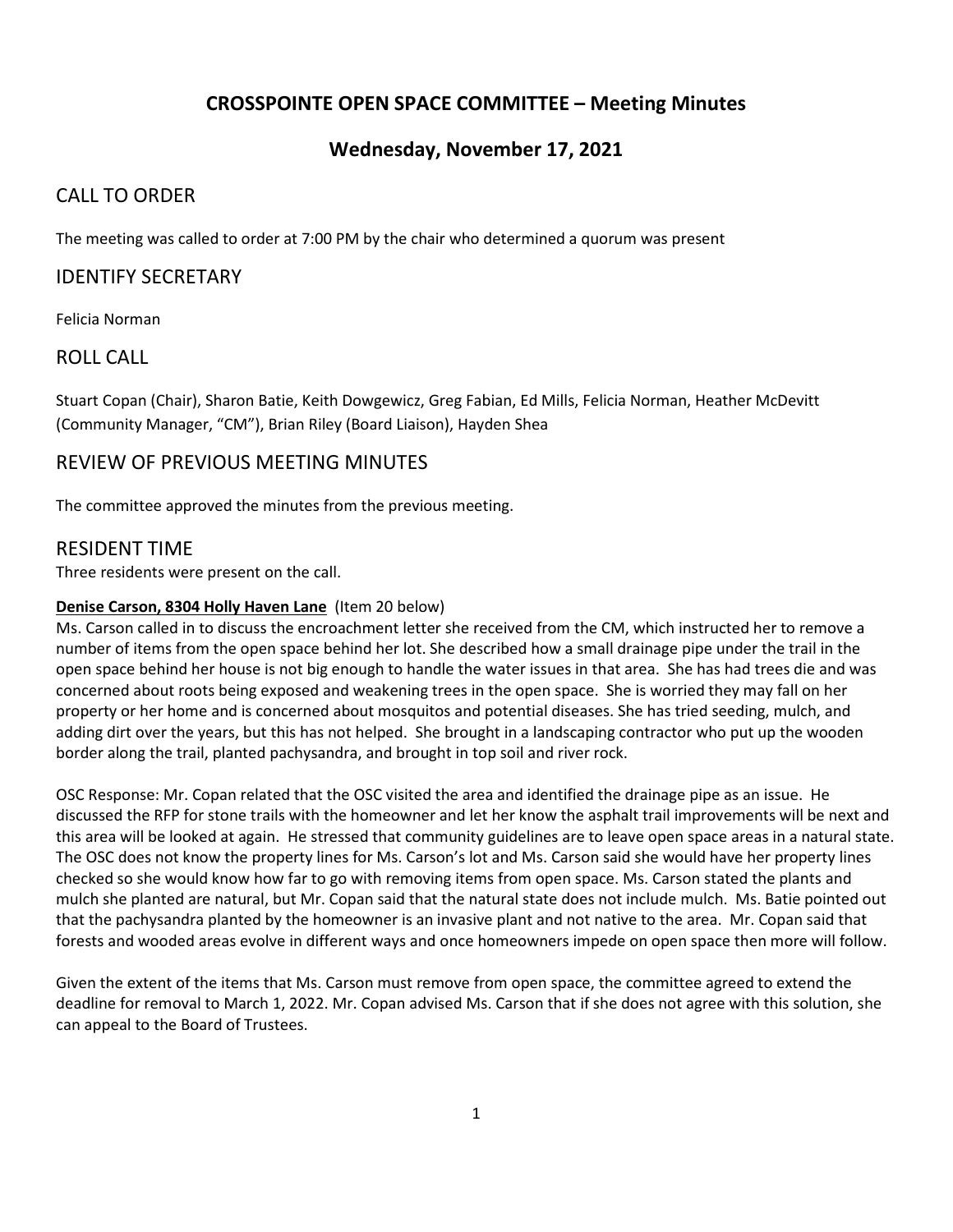## **Bob Patrick 8401 Westpointe Drive**

Mr. Patrick said that he had email Ed Mills about ongoing drainage issues in his area on the west side of Westpointe Drive. (OSC is has been working on a similar issue at. He has had his basement addressed for water issues by contractors three times and has put in thousands dollars in landscaping in an attempt to mitigate the water issues on his property. Water runs across the path and over the curb often 3-4 days after a storm.

OSC Response: Mr. Copan told Mr. Patrick that it is looking at a similar issue at the other end of his street (at 8415 Westpointe Drive). Mr. Mills asked Mr. Patrick if the widening of route 123 and construction of berms might have caused the situation by changing the topography. After some discussion, Mr. Patrick offered to get the original site plans from the County showing the topography of the area before the route 123 improvements. The purpose of this exercise is to compare the before and after states to see if widening of route 123 could be the cause of the problem and if the county might be liable for fixing it. Mr. Copan said that OSC will look at the open space behind all of the houses in Mr. Patrick's block on Westpointe Drive on a future field trip.

### **Saurin Shah- 8402 Crosslake Drive**

Mr. Shah received a letter from the CM about the open space behind his lot, which looked like it had been cleared of trees. Mr. Shah told the committee that he has small children that play in the area and it had become infested with poison ivy, which he cleared. He also planted several red bud trees and other native species in the open area to fill it in.

OSC Response: After some discussion about what action Mr. Shah needed to take, the committee agreed that he didn't need to take any and to leave the area alone and let the trees he planted grow. The committee also advised Mr. Shah that the Association has a contract for poison ivy/poison oak control on open space and to let the committee know if it returns so the contractor can deal with it.

# OLD BUSINESS

- **1. 2022 OSC Budget** Greg attended the October 27 Budget meeting for the chairman. The budget was a carryover from last year with a new request for replacing the lighting of the entrance monument at \$60K. The committee approved the carryover budget, but it was not clear if the request for the lighting was approved. CM to verify if the entrance monument budget request was approved.
- **2. Asphalt Trail Edge Refreshing** CM met with ProPave and received a proposal for backfilling the trail edges for consideration. CM asked PSI (contractor) for a recommendation, but has not received a response from the them.
- **3. T28 Trail and Boardwalk** A survey of the trail and boardwalk site was completed (as required by Fairfax County). An RFP to build the trail from the intersection with T29 to a point before the boardwalk was released. One contractor (so far) requested a meeting to view the work area. Ed Mills showed the area to the contractor.
- **4. 8415 Westpointe Drive** Homeowner reports standing water in drainage ditch. Reviewed during 5/29/2021 field trip. OSC is planning a special field trip to review the open space running behind this house and 8401 Westpointe Drive.
- **5. T1 from Armetale Lane to Triple Ridge** Trail eroding. Reviewed at 10/23/20 field trip. Ed Mills offered to meet with homeowner again on the final plan document. Work for this trail will be added to the future asphalt trail RFP. (see item 9 below).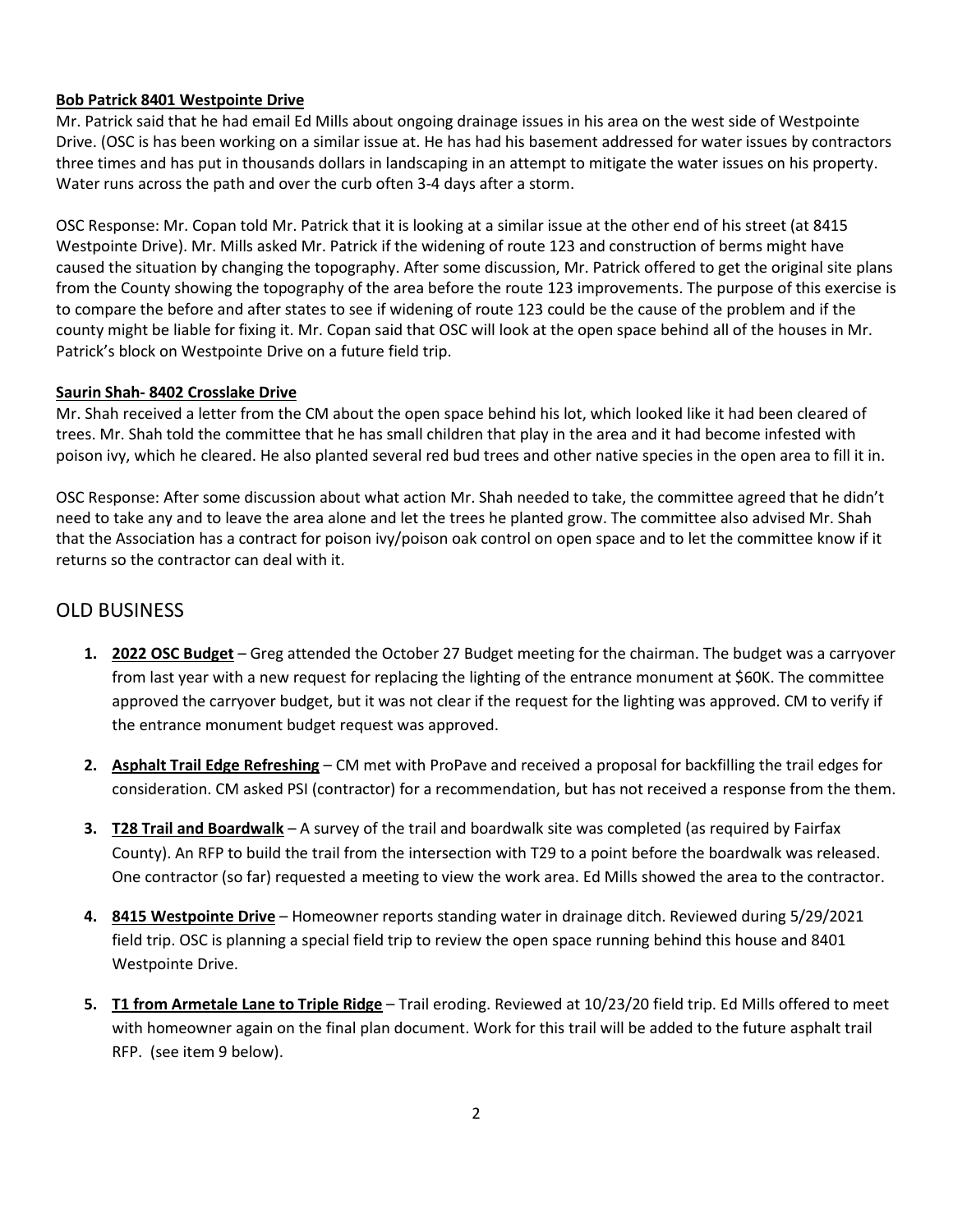- **6. 8308 Armetale Lane** Turf damage caused by Amazon delivery trucks. OSC decided to have a contractor move two boulders from another area on open space and place them next to the pipestem where the damage is occurring. OSC voted to have any work for leveling tire ruts in the ground to be done after the boulders are moved. The contractor is to provide an insurance certificate to the CM before work can be authorized.
- **7. T1, T24 & T32 Trail Work** RFP, due ???, has gone out for bids for work on these three gravel trails. Scope includes: fixing persistent wet spots on T24 (near T32 and Lee Allen intersections), erosion around drainage pipes under T24, reducing a steep grade on T32 just before it intersects with T24, and drainage issues on T1. CM waiting for a response from the county about refreshing the stone on T-32 from Oak Chase Circle to the stormwater pond dam.
- **8. 8923 Cross Chase Circle** Unsightly downed trees behind house. Reviewed at 3/19/2021 field trip. The Board of Trustees (BOT) approved the idea to allow residents to pay to clear open space, with OSC approval. Mr. Mills drafted a policy, but the BoT rejected the document because they were concerned about the wording. Mr. Copan to reach back to the OSC BoT liaison to get clarification and direction.
- **9. Homeowner Built Trail on T72** CM issued a letter to the homeowner to remove logs (from downed trees) they placed as a border for a trail running across open space between T72 and their backyard. The homeowner has agreed to move the logs back to where they were.
- **10. Eagle Scout Projects by Connor Matier, Connor Pastino and Stasi Van Meter** OSC identified locations for picnic tables to be built by Conor Pastino. Both scouts have completed their projects. Added to 11/19/2021 field trip for OSC inspection. Mr. Fabian to write an article for the *Crosspoint Chronicle* commending the scouts.
- 11. **8639 Cross Chase Court** Homeowner has reported a lot of water standing on right side of house. Dying pine trees in open space have been removed. Reviewed at our 3/19/2021 field trip. Heather to tell homeowner we will put this on the watch list.
- **12. T24 Bridge Behind Oak Chase Pool**  Several boards on bridge are rotting and need replacement. OSC asked the CM to go back to a contractor for clarification. OSC recommended a contractor and the BoT approved. Contractor will be out within the next two weeks to do the work.
- **13. T3 Near Tot Lot** Trail getting washed-out and affecting the tot lot. Reviewed at 03/19/2021 field trip. Need to clean out a creek leading to the tot lot area. Ed Mills will asses the swales and OSC will review at future field trip. OSC discussed having volunteers clean out the creek, but no date set aside.
- 14. **9603 Nuthatch Drive** Received letter from homeowner concerned about water standing on property. Heather to contact Mr. Ramsey from the county, but we may need to go look at this. Previously determined that this was not on our property. Near Jim Kwiat's house. County said it's not their property. Add to special field trip list for drainage issues.
- 15. **Proposed Change to Trail Numbering System** deferred to December meeting.
- 16. **8406 Crosslake Drive** Gravel trail added by homeowner connecting to T24. Reviewed at 7/23/2021 field trip and determined that homeowner should be notified to remove the trail and restore the common area. CM wrote an encroachment letter to the homeowner, but has not received a response and the trail had not been removed. CM to follow-up with with a certified letter.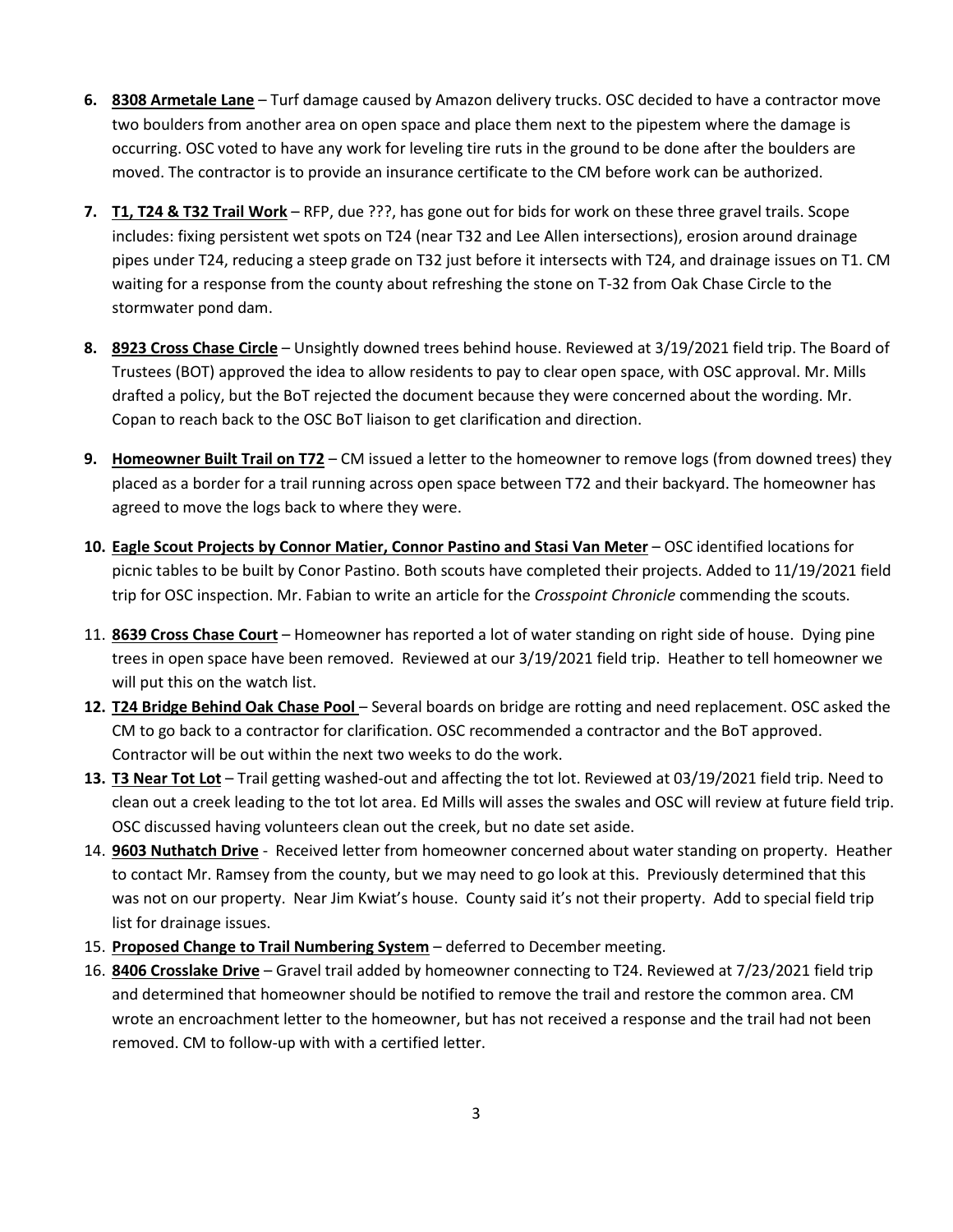- 17. **Armetale Court to T1** Downed trees. Keith Dowgewicz met with tree contractor and showed them which trees to move. The contractor has not returned to do the job. CM to follow-up with contractor.
- 18. **Hooes Road Open Space** Homeowner mowing a trail through open space that was recently reforested. OSC will review this area during the 11/19/2021 field trip.
- 19. **8307 Peach Tree Court** Report from a neighbor that this house is dumping yard debris onto open space. The committee looked at this area during the 7/23/2021 field trip and determined that letters should go to 8307 and next door to 8305 to clean up debris (grass piles, brush piles, wood piles, mail box behind their houses on open space. Letters were sent out, but no response received from the homeowners and the areas have not been cleared. CM to follow-up with certified letters.
- 20. **8304 Holly Haven Lane** Wooden timbers installed along trail on open space. Looked at this at the 7/23/2021 field trip and determined that homeowner should to be notified to remove timbers and restore any area on open space to its natural condition. CM sent a letter and the homeowner responded. See resident time above.
- 21. **Open Space Committee Guidelines Review** OSC to review guidelines for any needed changes and then submit to the BoT for approval. OSC reviewed the guidelines and removed basketball courts from its scope as the Tennis Committee has taken over this responsibility. Heather to share change to the BoT.
- 22. **8410 Wood Pointe Court** There are weeds growing the steps adjacent to this lot and the asphalt layer that was added to the path is breaking up and creating a possible tripping hazard. The OSC added trail this to the 11/19/2021 field trip list.
- 23. **8410 and 8412 Hooes Road** A non-Crosspointe homeowner approached the BoT about allowing him to install a sewer line across Crosspointe open space. A Crosspointe resident reported that the contractor doing the work changed the grade in the area, adding dirt around trees that will eventually kill them. CM to contact Mr. Copan when she has the plat to determine property boundaries. The CM visited the area and this issue is now being handled by the county.
- 24. **8396 Crosslake Drive** OSC observed piles of dirt in the open space next to this address. The homeowner had built a basement entry and their contractor dumped the earth that was removed on open space. A letter was sent to the homeowner to remove the dirt piles and the homeowner responded by proposing to spread the dirt out rather than remove it. The OSC voted to turn down the homeowner's proposal and to direct them to remove the dirt rather than redistribute it. A letter will be sent to the homeowner advising them of this decision and that they can appeal the decision to the BoT.
- 25. **New Tot Lot near Oak Chase Pool** A resident has requested that a new tot lot be built near the Oak Chase pool. OSC is deferring this request to the BoT.
- 26. **8629 Meadow Edge Terrace** A resident reported many dying trees and poison ivy in open space behind their backyard fence. An arborist viewed the area and saw no dead trees, although the CM found a dead tree near the fence. Area added to 11/19/21 field trip.
- 27. **8510 Old Barrington Road** The homeowner had the CM out to look over a stormwater drain behind the entrance sign. The stream leading to the drain is covered with weeds and is very narrow and overflows during heavy rain into the homeowner's back yard. Added to 1/19/2021 field trip list.
- 28. **Potential Eagle Scout Project** Mr. Copan met with scout Jake Sullivan in mid-September and suggested improving one or more trail stream crossings (these tails cross Giles Run and intersect with T24). Scout to select area and advise OSC. Scout has not touched-base yet with OSC; assume his decision is pending.